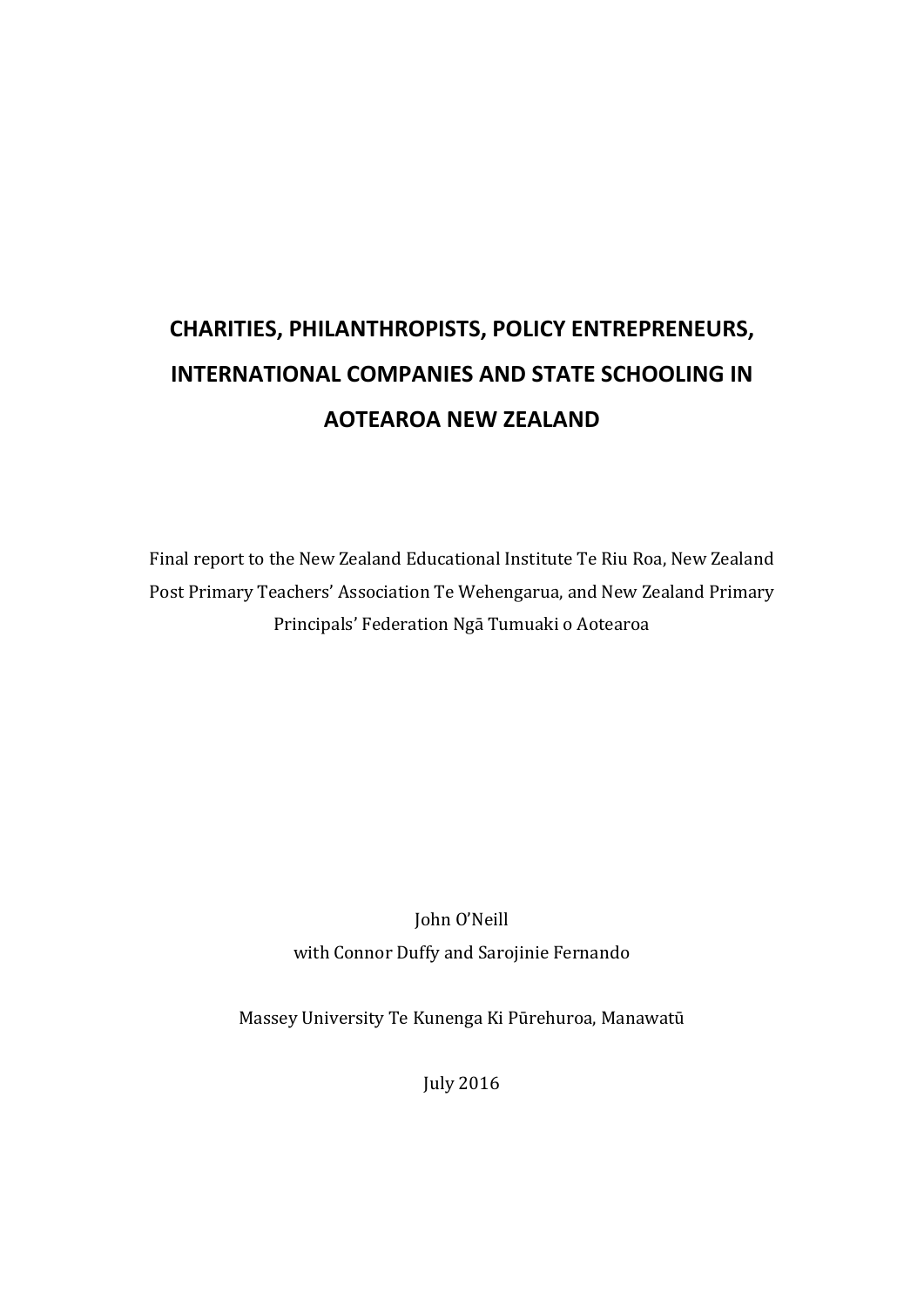| Contents                                                                                                                             |                                                                                                        | $\mathbf{i}$                                              |
|--------------------------------------------------------------------------------------------------------------------------------------|--------------------------------------------------------------------------------------------------------|-----------------------------------------------------------|
| Acknowledgements                                                                                                                     | ii                                                                                                     |                                                           |
| List of Tables and Figures                                                                                                           |                                                                                                        | iii                                                       |
| Summary                                                                                                                              |                                                                                                        | V                                                         |
| Introduction                                                                                                                         |                                                                                                        | $\mathbf{1}$                                              |
| Context<br>Transparency, understanding and debate<br>Blurring public and private in state schooling<br>'Modernising' state schooling |                                                                                                        |                                                           |
| <b>Educational Management Organisations</b><br>For-profit<br>Not-for-profit                                                          |                                                                                                        | 17<br>21<br>25                                            |
| Philanthropy<br>Regulation<br>Giving<br>Investing<br>Educational charities in New Zealand                                            |                                                                                                        | 28<br>29<br>35<br>36<br>40                                |
| <b>Policy Networks</b><br>Actors<br>Networks<br>Cases<br>Pearson<br><b>COMET</b><br>Kidscan                                          | <b>Cognition Education</b><br><b>Core Education</b><br><b>Foundation North</b>                         | 47<br>47<br>51<br>58<br>59<br>65<br>76<br>86<br>98<br>109 |
| Conclusion                                                                                                                           |                                                                                                        | 116                                                       |
| References                                                                                                                           |                                                                                                        | 119                                                       |
| Appendices                                                                                                                           | Appendix A: Methodology<br>Appendix B: Educational charities with annual<br>income between \$1 million | xix<br>xix                                                |
|                                                                                                                                      | and \$10 million<br>Appendix C: Case organisation social network<br><b>Tables and Figures</b>          | xxvi<br>xxxiii                                            |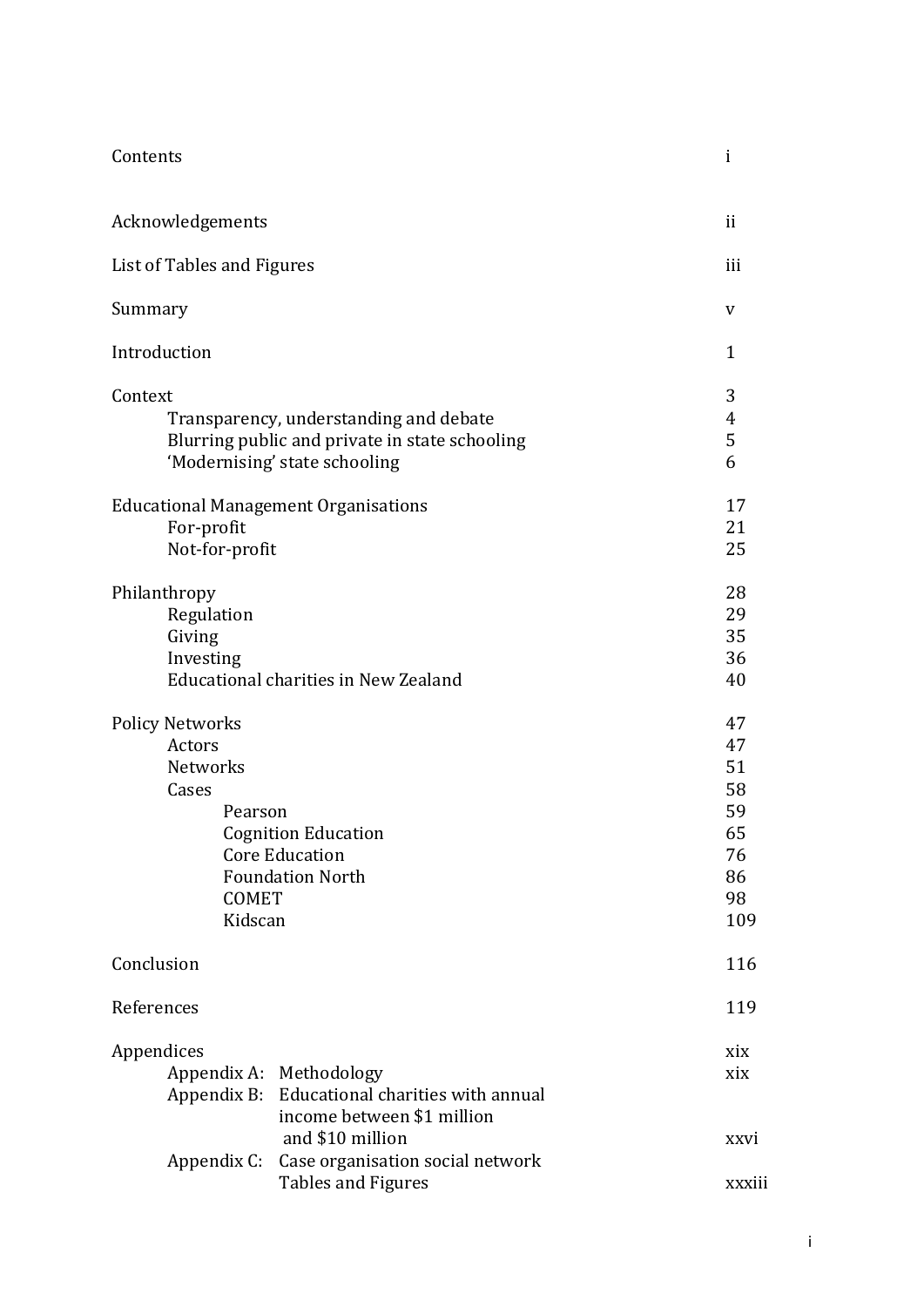## **Acknowledgements**

The direct costs of the research were funded jointly by New Zealand Educational Institute Te Riu Roa, New Zealand Post Primary Teachers' Association Te Wehengarua and New Zealand Primary Principals' Federation Ngā Tumuaki o Aotearoa.

Tom Haig, Liz Hawes and Stephanie Mills provided advice, guidance and feedback throughout the project.

Connor Duffy undertook the main web and literature searches and social network analyses. Dr Sarojinie Fernando undertook the statistical analysis of the two Charities Services databases.

Ella Bourke assisted with case organisation information retrieval, Dylan Roberts with analysis of annual financial statements, and Julie Sakai formatted the final report.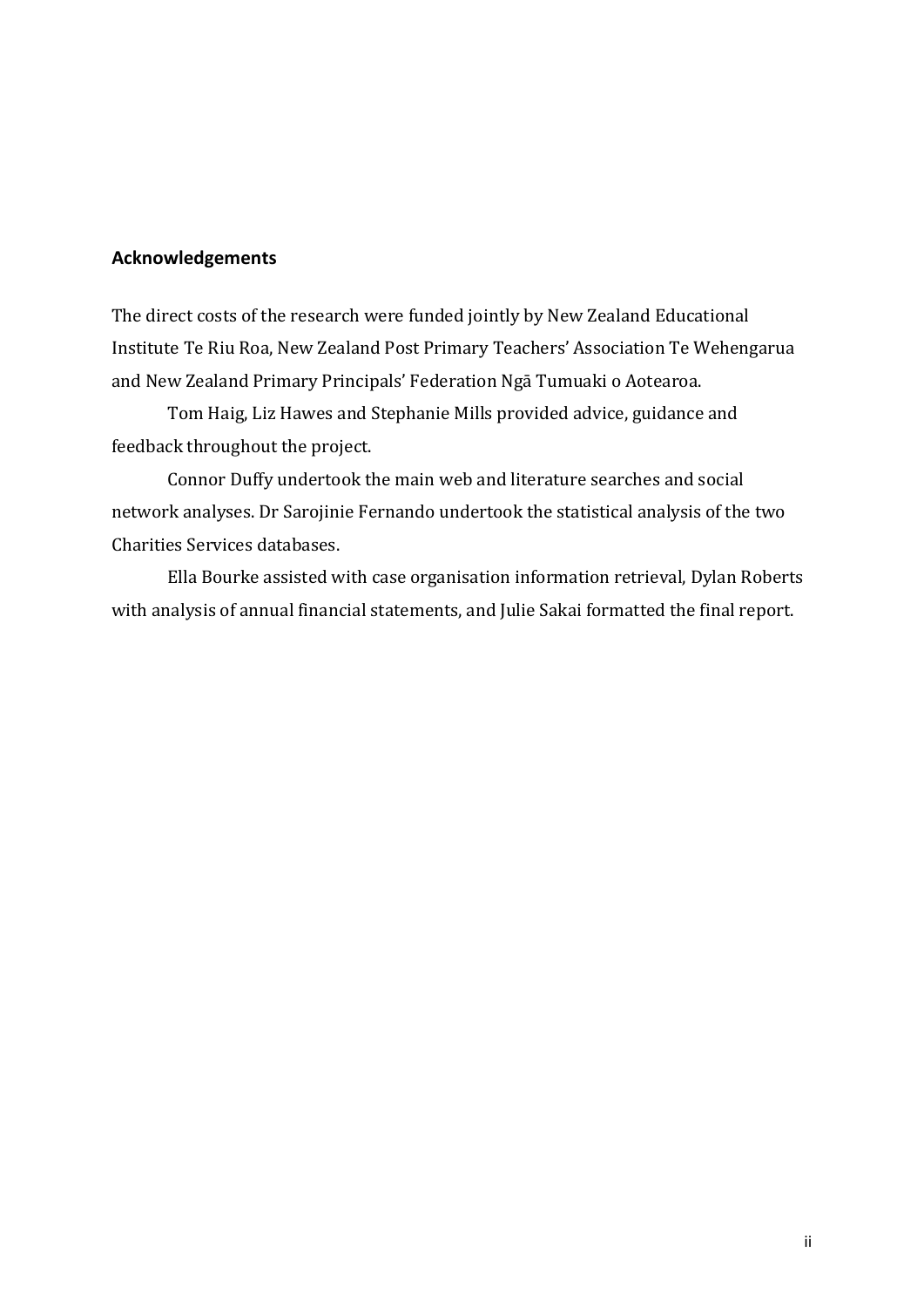## **List of Tables and Figures**

| Table 1.   | Māori population by iwi grouping and census date                                                        | 39           |
|------------|---------------------------------------------------------------------------------------------------------|--------------|
| Table 2.   | Financial redress, historical Treaty claims: ten largest settlements                                    | 40           |
| Table 3.   | Educational charities with annual income, annual expenditure and                                        |              |
|            | total assets each in excess of \$10 million, reported by gross annual                                   |              |
|            | income $(n=51)$                                                                                         | 45           |
| Table 4.   | Third party payments from Cognition Education to John Hattie                                            |              |
|            | 2010-2015                                                                                               | 49           |
| Table 5.   | Teach First New Zealand Trust annual financial statements                                               |              |
|            | 2011-2014                                                                                               | 55           |
| Table 6.   | Cognition Education Ltd annual financial statements 2009-2015                                           |              |
|            | (2012-2015 figures include the wholly owned subsidiary,                                                 |              |
|            | Cognition South East Asia)                                                                              | 71           |
| Table 7.   | Cognition Education Trust annual financial statements 2009-2015                                         | 72           |
| Table 8.   | Cognition Institute annual financial statements 2009-2010                                               | 72           |
| Table 9.   | <b>CORE Education Charitable Trust annual financial statements</b>                                      |              |
|            | 2010-2015                                                                                               | 82           |
| Table 10.  | CORE Education Limited annual financial statements 2010-2015                                            | 82           |
| Table 11.  | Foundation North Group annual financial statements 2009-2015                                            | 94           |
| Table 12.  | Foundation North Grants Ltd annual financial statements 2009-2015                                       | 94           |
| Table 13.  | Centre for Social Impact NZ Ltd annual financial statements 2014-2015                                   | 94           |
| Table 14.  | COMET annual financial statements 2008-2015                                                             | 102          |
| Table 15.  | Kidscan annual financial statements 2007-2015                                                           | 112          |
| Table A1.  | Analysis of Charities Register database of educational charities                                        | xxiii        |
| Table B1.  | Educational charities with annual total income, annual expenditure                                      |              |
|            | and total assets each between \$1 million and \$10 million, by 2014                                     |              |
|            | gross annual income $(n=174)$                                                                           | xxvii        |
| Table C1.  | Pearson point, person, position and organisation                                                        | xxxiv        |
| Table C2.  | Cognition Education Ltd and Cognition Education Trust point,                                            |              |
|            | person, position and organisation                                                                       | xxxviii      |
| Table C3.  | CORE Education Ltd and CORE Education Charitable Trust (persons)                                        |              |
|            | point, person, position and organisation                                                                | xliv         |
| Table C4.  | <b>CORE Education Ltd and CORE Education Charitable Trust</b>                                           |              |
|            | (organisations) point, person, position and organization                                                | xlviii       |
| Table C5.  | Foundation North and Foundation North Trust (persons)                                                   |              |
|            | point, person, position and organization                                                                | liii         |
| Table C6.  | Foundation North and Foundation North Trust (organisations)<br>point, person, position and organization | lvi          |
| Table C7.  | COMET (persons) point, person, position and organisation                                                | $\mathbf{I}$ |
| Table C8.  | COMET (organisations) point, person, position and organisation                                          | lxiii        |
| Table C9.  | Kidscan (persons) point, person, position and organisation                                              | lxvii        |
| Table C10. | Kidscan (organisations) point, person, position and organisation                                        | lxix         |
|            |                                                                                                         |              |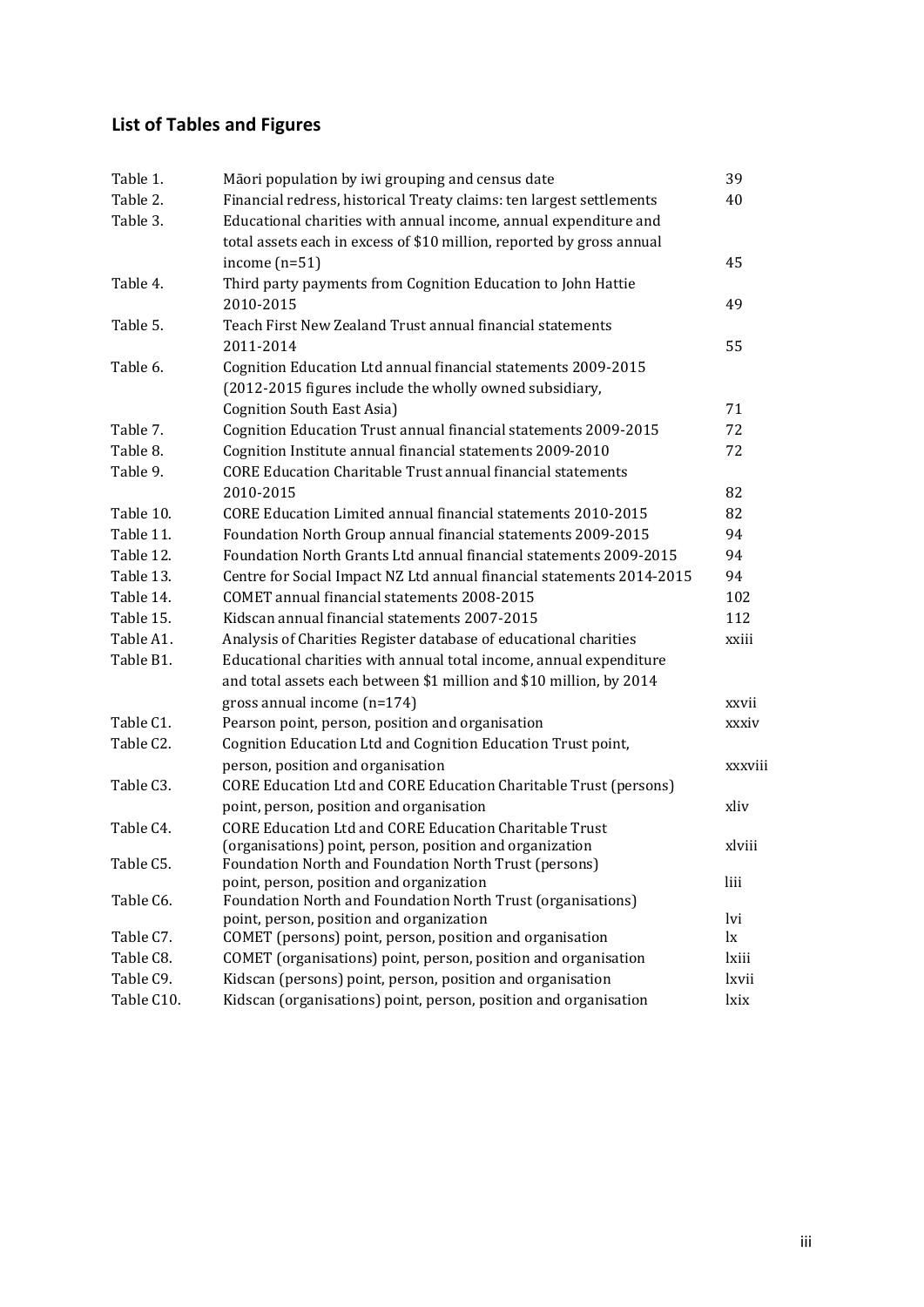| Figure 1.   | Unit organisational form and approach to relationships        |              |
|-------------|---------------------------------------------------------------|--------------|
|             | (Source: Thompson, 1991, p. 244)                              | 6            |
| Figure 2.   | Educational charities' total gross income by number of        |              |
|             | <b>Educational charities</b>                                  | 42           |
| Figure 3.   | Educational charities' total gross income by proportion of    |              |
|             | <b>Educational charities</b>                                  | 42           |
| Figure 4.   | Educational charities' total expenditure by number of         |              |
|             | educational charities                                         | 43           |
| Figure 5.   | Educational charities' total expenditure by proportion of     |              |
|             | educational charities                                         | 43           |
| Figure 6.   | Educational charities' total assets by number of              |              |
|             | educational charities                                         | 44           |
| Figure 7.   | Educational charities' total assets by proportion of          |              |
|             | educational charities                                         | 44           |
| Figure C1.  | Pearson social network of persons                             |              |
|             | and organisations combined                                    | xxxvii       |
| Figure C2.  | Cognition Education Ltd and Cognition Education Trust         |              |
|             | social network of persons and organisations combined          | xlii         |
| Figure C3.  | <b>CORE Education Ltd and CORE Education Charitable Trust</b> |              |
|             | social network of persons                                     | xlvii        |
| Figure C4.  | <b>CORE Education Ltd and CORE Education Charitable Trust</b> |              |
|             | social network of persons and organisations combined          | lii          |
| Figure C5.  | Foundation North and Foundation North Trust                   |              |
|             | social network of persons                                     | $\mathbf{v}$ |
| Figure C6.  | Foundation North and Foundation North Trust                   |              |
|             | social network of persons and organisations combined          | lix          |
| Figure C7.  | COMET social network of persons                               | lxii         |
| Figure C8.  | <b>COMET</b> social network of persons                        |              |
|             | and organisations combined                                    | lxvi         |
| Figure C9.  | Kidscan social network of persons                             | lxviii       |
| Figure C10. | Kidscan social network of persons                             |              |
|             | and organisations combined                                    | lxxi         |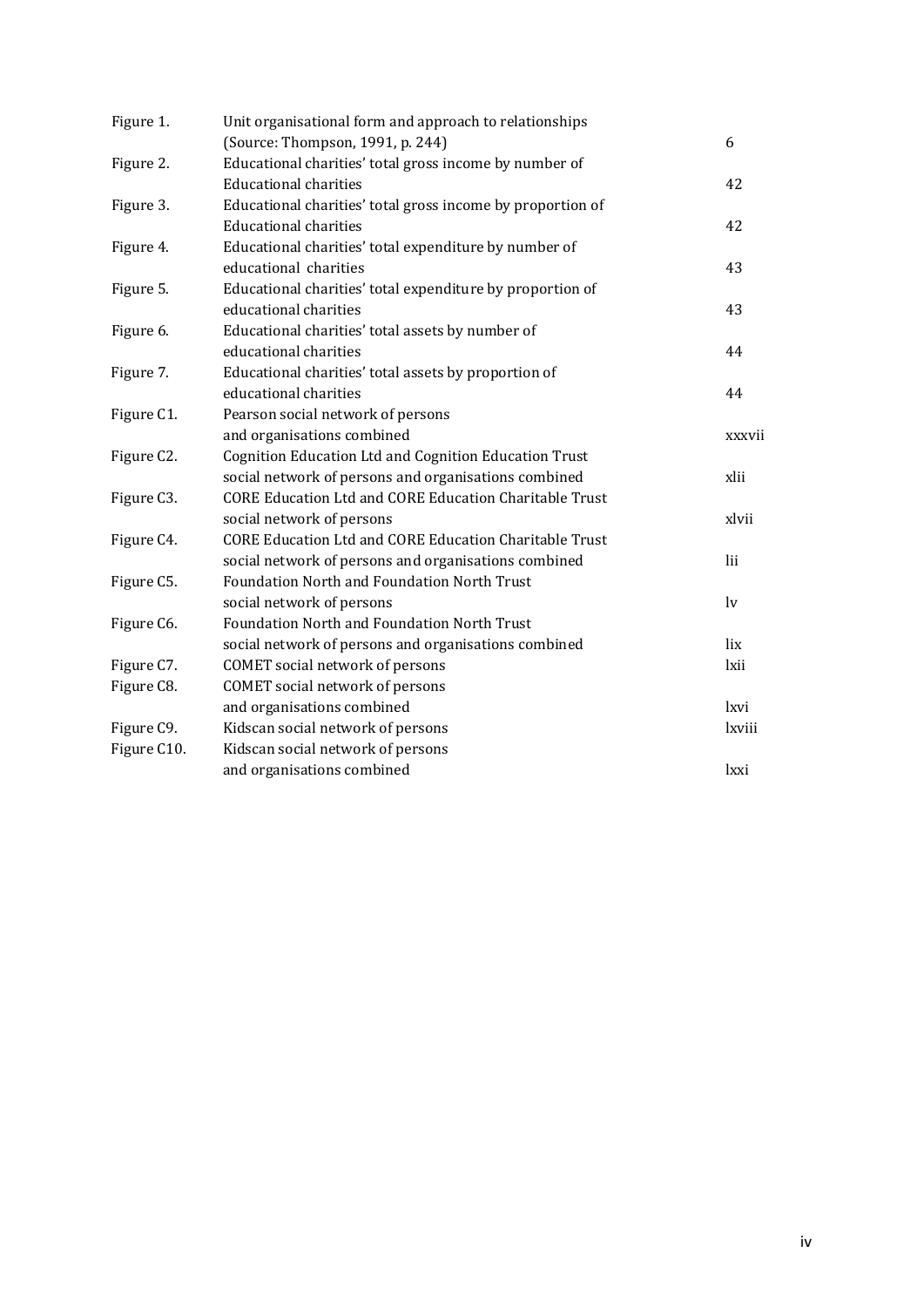## **Summary**

This report examines the development and delivery of state schooling policy in Aotearoa New Zealand at present. The main purpose of the report is to prepare a preliminary sketch map and understanding of what is occurring within a rapidly changing policy landscape. The analysis in this report documents how an increased presence of private sector actors is reshaping the ways in which state schooling policy is developed and enacted in classrooms, staffrooms, schools and local communities. It seems fair to suggest that the substance and magnitude of these changes remain largely unremarked in the media and their consequential effects not widely appreciated across civil society.

Of particular interest in this report is the role played by not-for-profit, charitable entities in state schooling. State schooling has commonly been regarded in socialdemocratic systems like New Zealand as a public or social good. Historically, education has also been a principal objective of charitable activity on the basis that it provides a significant public benefit. Charity or philanthropy enjoys a privileged position in contemporary New Zealand society, which itself places great importance on the altruistic acts of 'giving'. It is therefore timely to assess the extent to which these emergent state schooling philanthropic actors appear to be motivated by considerations of public good, public benefit and altruism.

Since 2008, National-led governments have actively encouraged a diverse array of for-profit, not-for-profit and hybrid private sector actors, and facilitated their entry into the managed marketplace of New Zealand state schooling. This represents a rapid local acceleration of the privatisation of state schooling trends that have been emergent globally since the 1980s. In New Zealand, as elsewhere, privatisation of state schooling takes two main forms: making schools run more like businesses; and bringing the private sector into state schooling.

Before the last decade or so, these privatisations could mostly be seen in the use of sole trader consultants, corporate professional services, or infrastructure trades and technology services, generally operating at arms' length from politicians and public servants. Today, the private sector comprises all these entities in for-profit, not-forprofit and Public Private Partnership (PPP) consortia forms, Non-Government Organisations (NGOs), private foundations, publicly registered charitable trusts,

v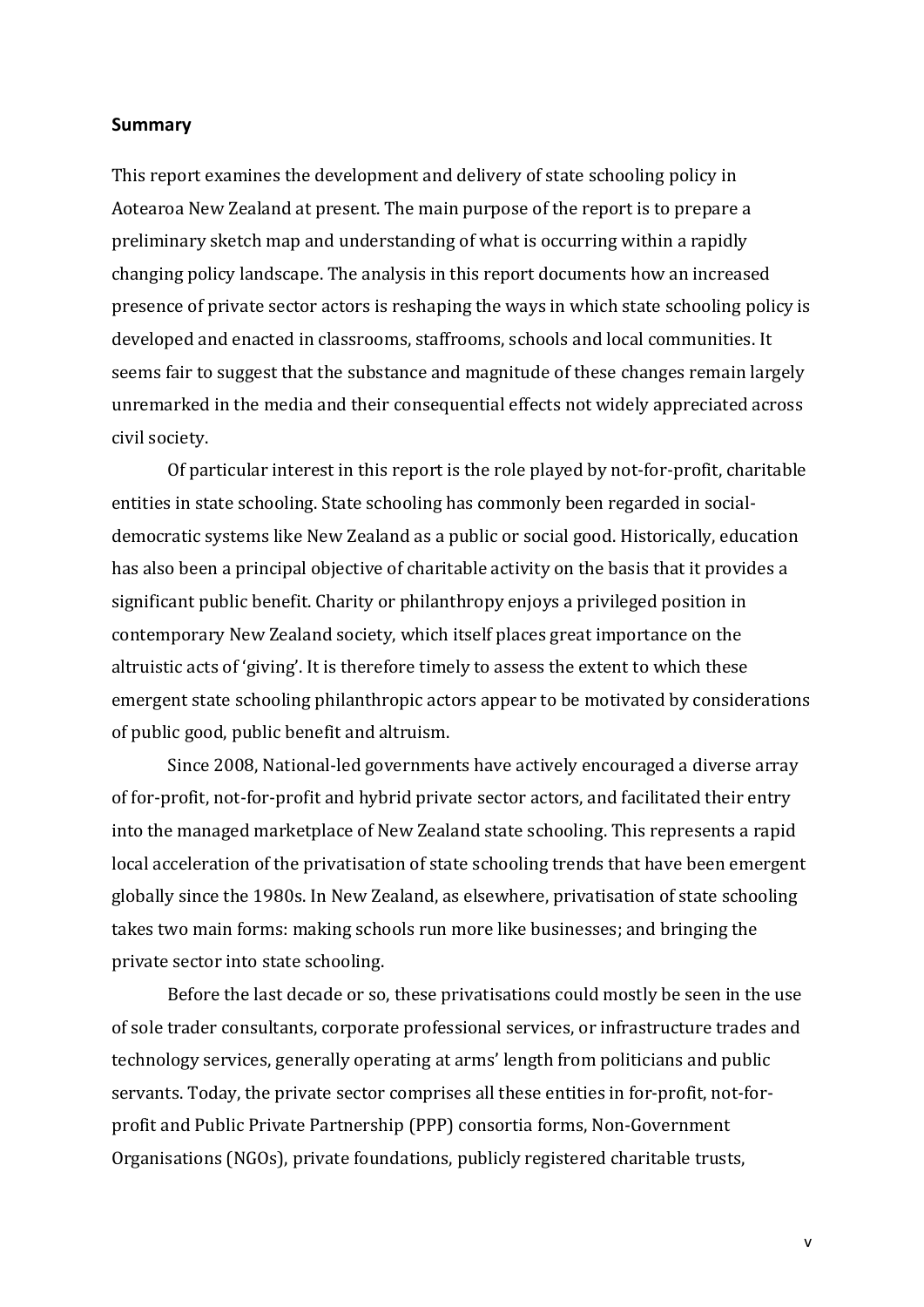individual entrepreneurs, and community groups and organisations including iwi, rūnanga and Urban Māori Authorities (UMAs).

Many of these entities no longer simply deliver schooling services on behalf of the state, however, but are also energetically involved in their conception, articulation and development in policy texts. Some public policy activities clearly continue to take place in and are mediated by the public sphere, but some others may not. Hence there is need for transparency and debate about the substance and style of state school policy governance to try and ensure its sustainability as a public good.

At the heart of the recent efforts to 'modernise' state schooling in New Zealand, lie networks of actors, organisations and their relations of mutual interest. For the purposes of this report it is suggested that these efforts may be understood theoretically as the displacement of traditional 'classic market' and 'bureaucratic' forms of state schooling governance, by newer professional and philanthropic 'networks' and 'clans' (e.g. iwi). In the education policy literature, the emergent patterns of dispositions and practices that embody these are sometimes known as 'network governance'.

Examples of the newer network governance approach to state schooling in New Zealand include: (i) mandatory consideration of PPP as an alternative to conventional procurement for the design, build, finance and maintenance of school buildings; (ii) approval of private sector sponsors to operate multiple Partnership School Kura Hourua; (iii) increasing monetary subsidisation by households of nominally free state schooling, accompanied by the growing presence of private sector supplementary tutoring franchises; and (iv) tactical commercial partnerships between local not-forprofit Educational Management Organisations (EMOs) and for-profit, offshore education services 'brands' to deliver schooling products and services in New Zealand and overseas.

These examples are illustrative of a growing preference by the government to contract out state schooling services to the private corporate, NGO and philanthropic sectors. Charities law in New Zealand is accommodating of not-for-profit charities that establish a for-profit subsidiary, which then both competes against and collaborates with public sector entities in fluid tactical alliances that seek to win government contracts. These trends seriously blur the conceptual and practical distinctions between public and private participation in state schooling.

vi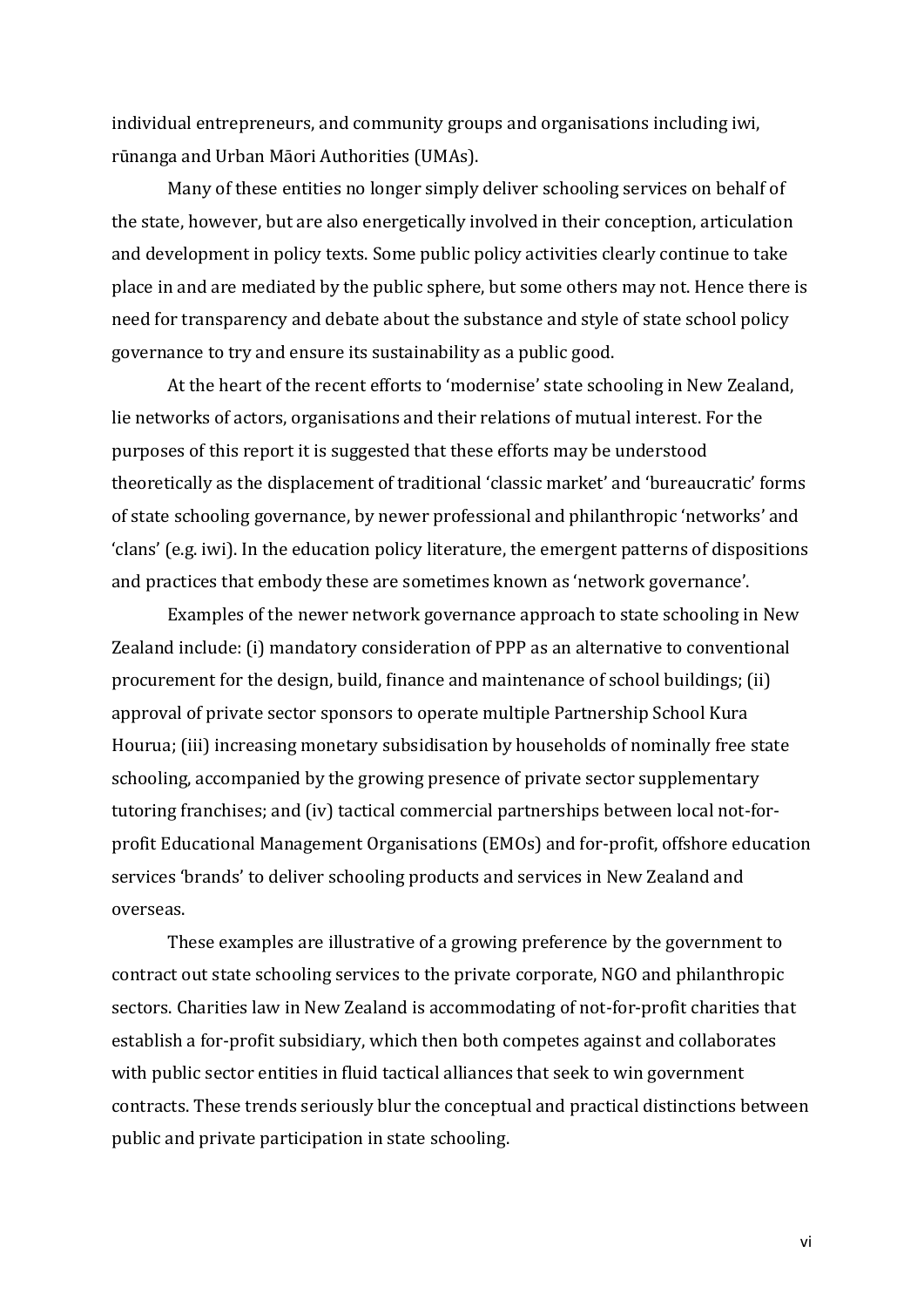The current government has also adopted a policy vocabulary that signals a conscious withdrawal from traditional post WWII commitments to welfarism. Phrases like 'government subsidy' have now largely replaced references to 'government funding and provision' of state schooling. The policy shift by the state from a universalist approach to state schooling provision to a targeted social investment approach clearly has the potential to alleviate some inequalities of access to education for those who benefit from targeting, while at the same time exacerbating them for those who do not.

Historically, philanthropists have worked to address gaps in public services provision. The peak body Philanthropy New Zealand currently has over 130 grant awarding members and 110 recipient community organisations. Newer approaches to 'venture philanthropy' from the larger institutional trusts and private foundations now also commonly adopt 'investment', rather than 'granting' or 'seeding' approaches. These investments tend to be strategic in scope, larger in-scale, multi-year in enactment, and their outcomes explicitly evaluated in terms of returns on economic and/or social investment. In contrast, not-for-profit educational management organisations may regard their portfolio of routine activities as inherently charitable in purpose, which therefore mitigate or remove the obligation to make significant additional charitable donations from operating surpluses. In Aotearoa, iwi, rūnanga and UMAs typically enjoy charitable trust status and undertake increasingly influential roles in the state schooling network governance, thanks in no small part to historic Treaty of Waitangi settlements, which are estimated eventually to be worth \$2.6 billion.

At the time of writing, there are approximately 17,000 registered charities in New Zealand, over a third of which are education charities. In 2010, the total gross income for the sector was reportedly \$10.5 billion. The main reported sources of income were \$3.6 billion government grants, \$0.7 billion donations and \$4.1 billion services provision. New Zealand ranks third in the Charities Aid Foundation 2015 World Giving Index. Total giving in 2014 was estimated to be \$2.8 billion, or 1.17% of GDP. Personal giving comprised 55%, trusts and foundations 42% and business 3%. Of donated money, 9.9% was to education. An estimated 12.3 million volunteer hours were also given to education.

To get an overview of what educational charities do, how they are funded, and what they fund, an analysis of the New Zealand Charities Services database was undertaken for this study. Among the 6,059 registered educational charities, a third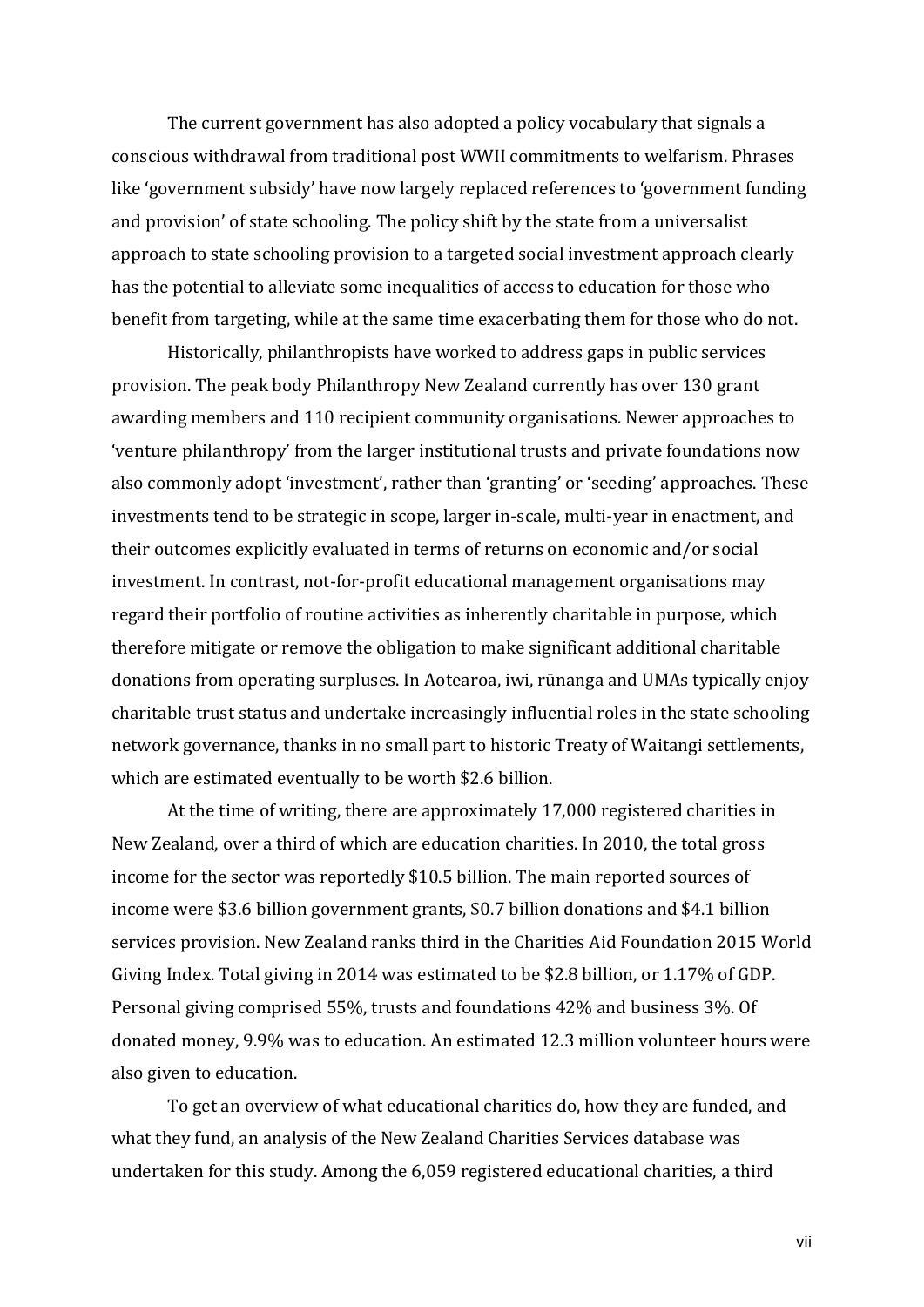reported education, training and research as their main sector of operation. Over half reported children and young people as their main beneficiary, 16% the general public, 6% family and whānau, and 2.1% older people. The most frequently reported main activities were services provision (20.7%), grants to other organisations (17%), information, advice and advocacy (15%), and grants and loans to individuals (12.9%). Just over half are mainly funded through non-government grants and sponsorships, and a quarter through a combination of bequests, donations and koha. Only 4.5% relied mainly on government grants and contracts and 3.9% on income from services and trading provision.

In order also to gain a sense of the scale of their financial activity, an analysis of 2014 gross income, expenditure and total assets was undertaken using the Charities Services financial database. The analysis was limited to the approximately 3,250 charities in the database whose main reported source of income was grants, contracts and sponsorship. Fifty-one educational charities reported total annual income, annual expenditure and total assets in excess of \$10 million. These included 17 private schools, the eight public universities, a variety of Institutes of Technology and Polytechnics, Private Training Establishments, professional and peak body trusts, and four kindergarten associations. There were also 174 charitable educational trusts with income between \$1 million and \$10 million.

Schooling policy networks come into being and flourish due to the interactions of the entrepreneurial policy actors who navigate them. These actors collaborate and network in order to materially influence state schooling policy development and services delivery. Actors may operate as individuals, groups or organisations. In New Zealand, the consummate schooling policy actor since the late 1990s has been Professor John Hattie, formerly at the University of Auckland. Hattie's now global social networking approach might reasonably be described as a seamless fabrication of his public-good, not-for-profit and for-profit policy entrepreneurship and advocacy. His original scholarly work in the university setting has since been packaged, branded and monetised through the Visible Learning book series and Visible Learning Plus programme of teacher workshops and associated school certification offered internationally under licence to various commercial partners by Cognition Education; and most recently through the Visible Classroom App which has been commercialised in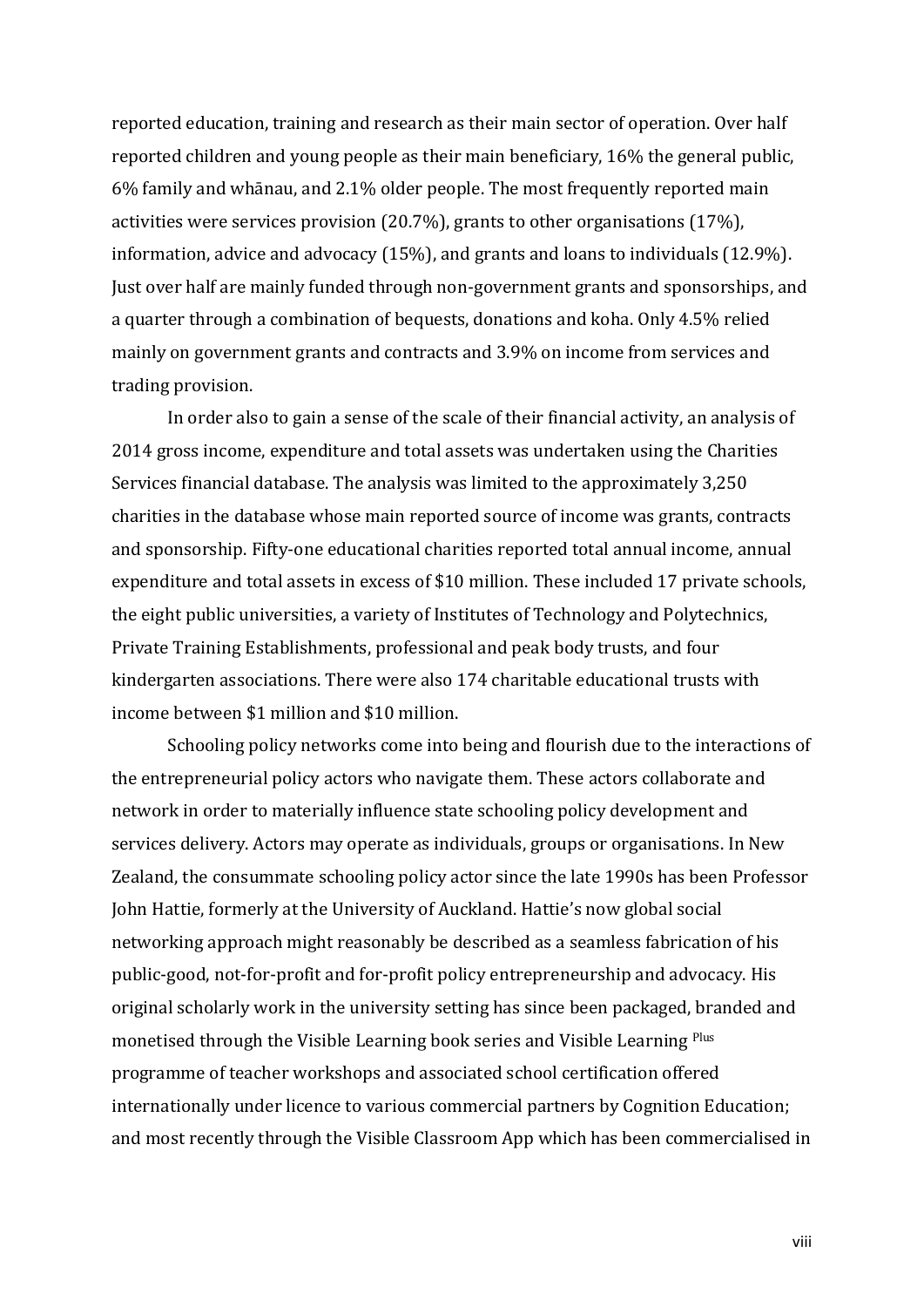Australia, the UK and the USA via a partnership between the University of Melbourne and Ai-Media.

New Zealand examples of policy networks include the libertarian think tank, the New Zealand Initiative (NZI), and Teach First New Zealand Ako Mātātupu (TFNZ). Since 2012, NZI has rebranded to position itself as a research organisation that aims to contribute to the public good by bringing a pro market perspective to public policy debate. Its membership is drawn largely from the corporate business sector in New Zealand but includes St Cuthbert's College and the University of Auckland from the education sector. TFNZ offers a locally contextualised, boutique leadership development programme for high performing graduates in the form of a classroom-based initial teacher education programme. It is financially supported by a diverse range of local and offshore venture philanthropy groups, corporates, charitable trusts and education sector NGOs. TFNZ's official programme partners are University of Auckland, the Ministry of Education and Teach for All. Teach for All is a USA-based global member organisation of similar programmes. It enjoys significant school-choice and schoolreform oriented philanthropic funding streams and global corporation contributions to its governance.

Six case organisations were selected to illustrate the diversity of contemporary state schooling policy entrepreneurship and advocacy, and to map their social networks. The cases are: Pearson, the world's largest educational organisation; Cognition Education Group and CORE Education Group, the two largest educational management organisations (EMOs) in New Zealand, both of which operate for-profit, wholly-owned subsidiaries of their respective not-for-profit charitable trusts; Foundation North, a Public Benefit Entity and the biggest philanthropic organisation in Australasia, which operates throughout Auckland and Northland, has net assets of over \$1 billion and distributes tens of millions of dollars annually in community grants and social investment projects; Community Education Trust Auckland (COMET), which operates as a deliberately small charitable trust and Council Controlled Organisation, providing thought leadership, research and project development services throughout the Auckland Council area; and Kidscan, the purposes of which are to fund, source and distribute goods and services to meet the material needs of children affected by poverty, and which has grown its equity from \$0 in 2007 to \$4.5 million in 2015. Together, these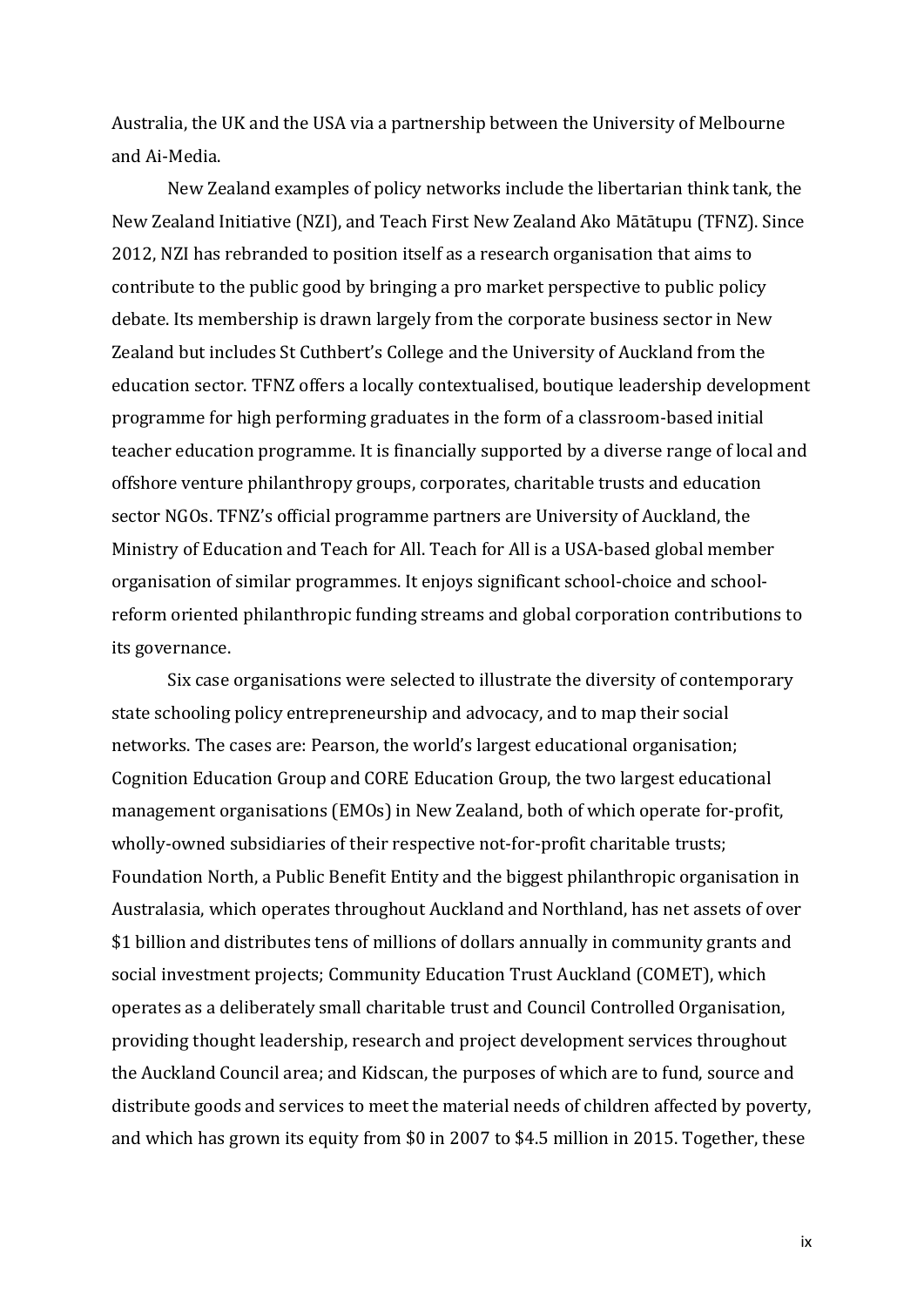six cases demonstrate something of the variety of private sector participation in and around state schooling policy today.

There are three EMOs in the study: the global corporation Pearson, Cognition Education Limited (based in Auckland) and CORE Education Limited (based in Christchurch). Pearson has a negligible visible presence in New Zealand schooling, yet in Australia, which is one of its major strategic areas of operation, it has a significant share of the national school testing market. Overall it has 40,000 employees in over 70 countries and in 2015 its sales were approximately £4.5 billion. Pearson is an education services, thought leadership and venture capital brand. Its stated aim is to meet a global demand for education through: increasing access to high quality schooling and postsecondary education; enhancing literacy, numeracy, knowledge and skills; and linking education to professional career appointment and advancement. Pearson consistently uses the socially responsible language of making education more accessible and affordable, and applying educational products and services to scale to help governments meet their system goals. Pearson's Chief Education Adviser is Sir Michael Barber, with responsibility for Pearson's new initiatives on 'Efficacy', 'Pearson Affordable Learning Fund' and 'The Learning Curve'. The first is a commitment to measuring the impact on student learning outcomes of all Pearson's products and services, the second a venture capital initiative to provide 'low-cost' private schooling in developing countries, and the third is Pearson's attempt to shape the schooling policy discourse around the use of data analytics to make judgments about the performance of state and national school systems worldwide.

Cognition Education began as the charitable Multi Serve Education Trust, which was established at the outset of the Tomorrow's Schools administrative reforms to provide payroll, transport and financial administration services to schools in New Zealand. In the 2000s it underwent a series of structure and name changes including creation of the for-profit, wholly-owned subsidiary now known as Cognition Education Limited, the largest EMO in New Zealand. Being wholly-owned by the Trust confers domestic financial and reputational advantages associated with charitable status. These changes also enabled Cognition Education Limited to grow its export education services to the high point where in 2010 its annual income was \$69 million, yet by 2015 this had more than halved to \$28 million. Cognition Education Limited appointed its first CEO from overseas in 2016, with entrepreneurial expertise in a range of for-profit and not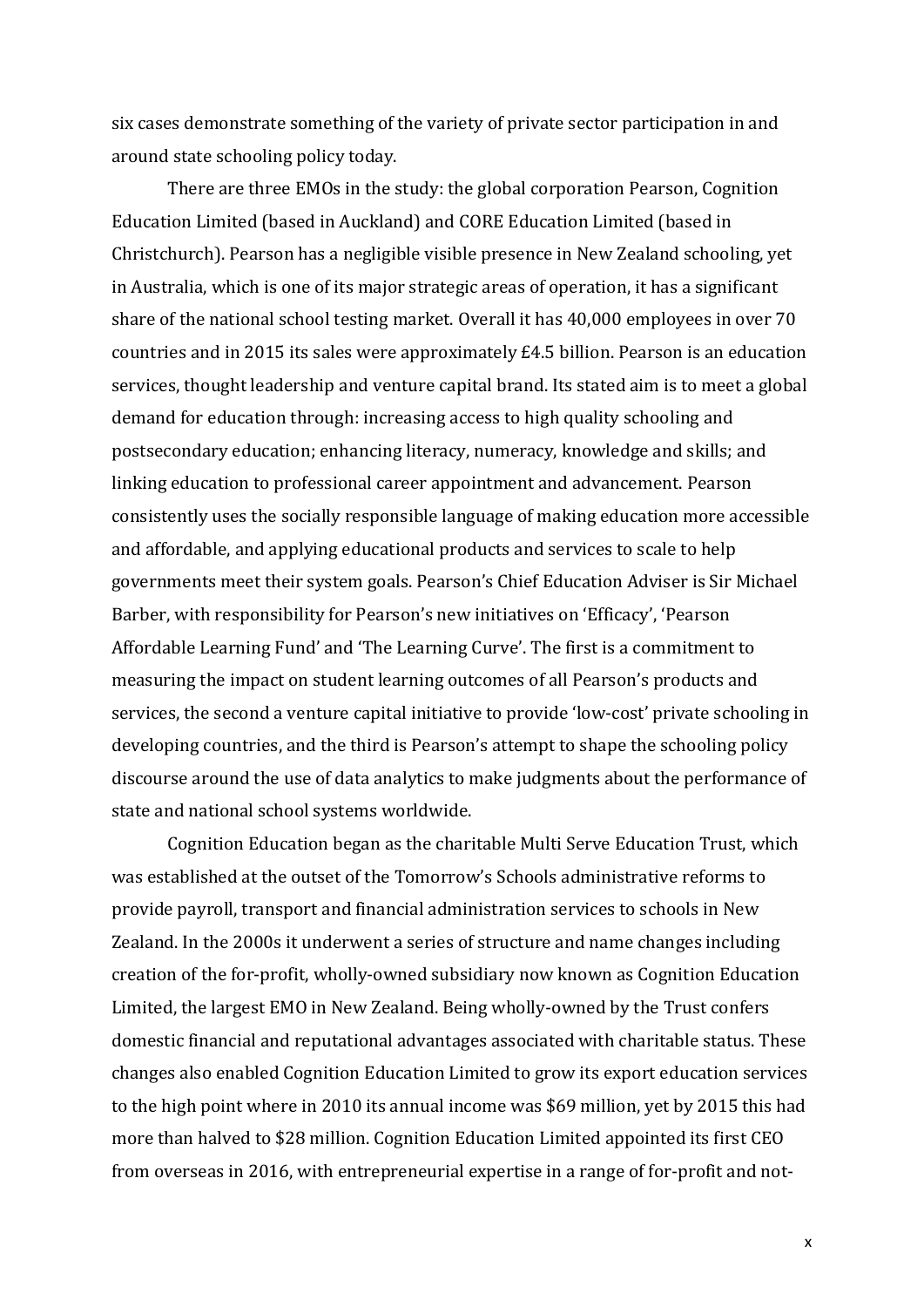for-profit educational services providers. Since the mid-2000s Cognition Education Limited has invested heavily in commercialising the intellectual property of John Hattie through the Visible Learningplus series of sixteen workshops for teachers and associated whole school certification. These are now offered in New Zealand and, under licensing arrangements with key private sector partners, in Australia, Europe and North America. The Cognition Education Trust's equity has varied over the years but in 2015 was \$18.2 million. From a high point of \$654,000 in 2010, the Trust's annual charitable grants had reduced in value to \$251,000 in 2015.

CORE Education Group is the second largest EMO in New Zealand and, like Cognition, is configured as both a for-profit, wholly-owned limited company and a notfor-profit charitable trust. Since its establishment in the late 1990s, CORE Education's work has consistently focused on learning technologies and environments, and research and professional development services associated with these. Approximately 85% of CORE Education Limited's annual income in 2014 and 2015 came from contracts, most of these with the Ministry of Education. The financial statements suggest that it has benefited considerably from the MoE's decision to make the former universities-based school support services contestable from 2011. CORE Education Limited's annual income in 2010 was \$7.8 million. By 2015, this had grown to \$22.7 million, and the number of employees from 55 to 180. CORE Education Limited does not have proprietary, high-profile, former public good intellectual property comparable to the Visible Learningplus and Culture Countsplus brands that are sold by Cognition Education Limited. However, it does offer numerous online and face-to-face professional learning modules explicitly linked to various MOE schooling priorities, throughout New Zealand. In one or two cases CORE Education has an agreement through which successful module completion also gives free course credit towards a postgraduate certificate qualification at Unitec. CORE Education also has an agreement with New Pedagogies for Deep Learning (NPDL) Global, based on the work of educational thought leader Michael Fullan from Canada, to offer the NPDL proprietary teacher learning programme across a cluster of up to 100 Australian and New Zealand schools and early childhood centres. As part of its portfolio it also engages in research, consultancy, learning and learning management development services, publishing, event management, thought leadership and educational tour services. CORE Education argues that its educational services are inherently charitable and of public benefit and that, consequently, it is not obligated to

xi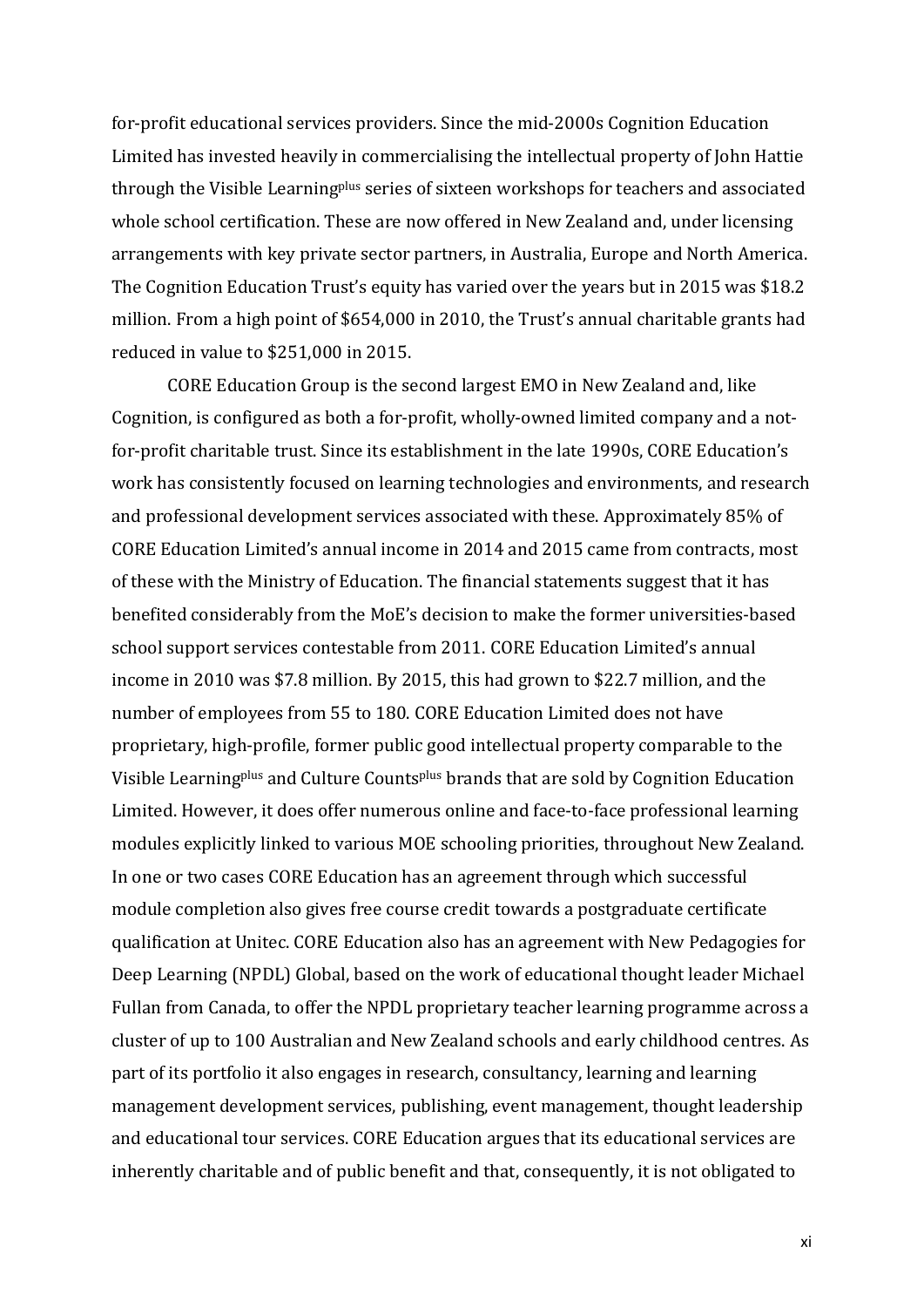distribute additional grants from surpluses beyond its day-to-day work. For the period 2010-2015, the total value of grants reported in annual statements is net \$1,011,326, averaging \$168,554 each year. In addition, the Limited Company has donated \$702,775 to the Trust since formal separation of the two reporting entities in 2013 (most of this a one-off donation of \$600,000 in 2014).

Foundation North, COMET and Kidscan may be said to have different charitable purposes and goals to the three EMOs. The EMO activities are focused directly on the provision of schooling products and services, and on the delivery of government objectives or the improvement of officially mandated student learning outcomes, directly or indirectly. Foundation North, COMET and Kidscan operate both inside and outside the official curriculum and the compulsory schooling sector. The language they use tends to view schooling not in isolation, but as one of several vehicles for promoting greater social and economic well-being at individual, family and community levels. While they may sometimes adopt the official schooling discourse criterion of improved student learning outcomes to justify their activities, their charitable grants and projects in the domain of education often appear to meld classroom, family and community contexts for learning, and to promote a blend of cognitive, affective, cultural and relational outcomes of learning.

The Foundation North Group, formerly the ASB Community Trust, was established as a community trust in 1988 to provide goods and services for community or social benefit. Also a Public Benefit Entity, its trustees are appointed by the Minister of Finance. Initially the Trust's mandate was delivered in the form of buildings, land and regional infrastructure. In 2006, the Trust announced that it would in future focus on community grants and helping community organisations become sustainable through multi-year projects – what it now calls its venture philanthropy approach. The Trust makes financial investments of several hundred million dollars each year in managed funds to grow its equity in perpetuity and distributes a minority of the return on investments as grants. Between 2010 and 2015, the Foundation North Group generated annual investment income that varied greatly from year to year but nevertheless totaled \$632.3 million and averaged \$105.4 million annually over the period. In 2015, the Group's grant awarding subsidiary Foundation North Grants Limited distributed \$38.7 million from Group income of \$137.6 million. Between 2010 and 2015 grants totaled \$147.8 million, averaging \$24.6 million each year. In the same period, Group equity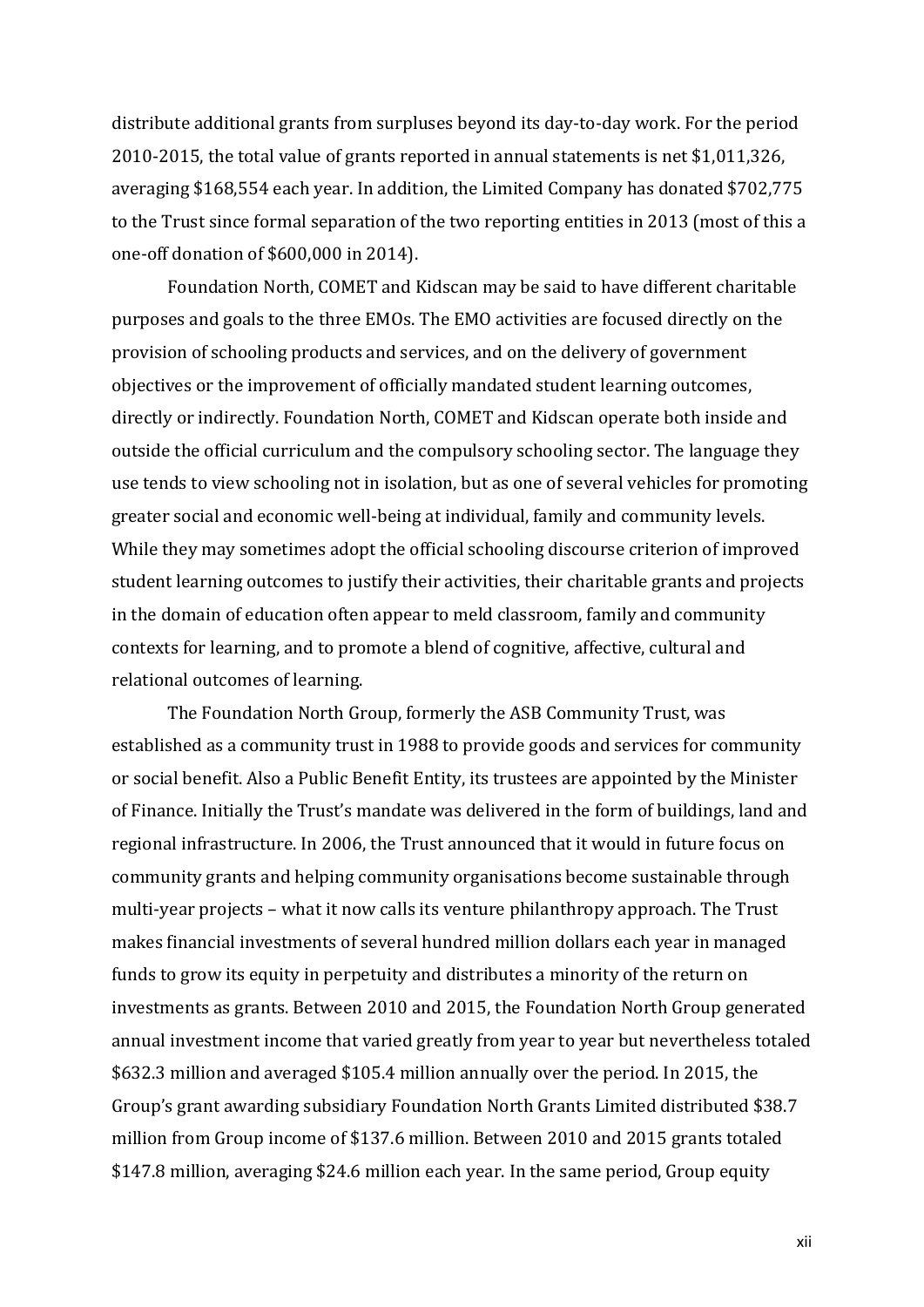increased from \$1 billion to \$1.2 billion. On average, 23.3% of the investment income returns received by the group was distributed in grants each year. In 2009 the Trust announced its Māori and Pasifika Education Initiative (MPEI) with an investment of \$20 million over five years. Seven projects were selected from proposals put forward by the community. In a second phase, the Trust identified a further four established projects from its networks, and in 2015 selected its final MPEI project, a leadership programme for young Māori women. In 2014, the Trust launched the Centre for Social Impact New Zealand with the dual purpose of supporting both its own venture philanthropy, and major initiatives by other philanthropic trusts, and government and corporate funders.

COMET was settled by former mayor Sir Barry Curtis as the City of Manukau Education Trust in 1999 to act as an information and advocacy hub and work with local stakeholders to advance educational opportunities in the Manukau community. A major purpose of the Trust was to use the financial investment made in it each year by the council to leverage external national government and philanthropic funds for local educational needs and projects. In 2012, it was re-launched by 'super city' mayor Len Brown as Community Education Trust Auckland. COMET is both a charitable trust and a Council Controlled Organisation, which means that the Council appoints the trustees and contracts with the Trust for some of its work. Between 2008 and 2015, COMET's annual income declined from \$1.18 million to \$0.89 million. In the same period its staffing establishment has reduced from a high point of 11FTE in 2007 to 7FTE in 2015, while the average salary per staff member has reduced in real terms by approximately 30% to \$66,834. Equity has remained broadly static, being \$0.39 million in 2008 and \$0.34 in 2015. COMET's 2015-2018 Statement of Intent summarises the scope of its work as advocacy (reports and data, strategic plans, policy), innovation (pilot programes), and sector leadership (provide expertise, lead/form coalitions and networks, forums). Its priority areas include education and skills; language, literacy and numeracy; facilitating skills and outcomes for Māori and Pacific Peoples, supporting sustainable development of Māori outcomes, raising youth employability, strong family attachment and learning, and the Independent Māori Statutory Board Plan. It also provides 'backbone support' for the pan-Auckland, cross-sector Learning Auckland 'collective impact partnership'.

Kidscan was co-founded in 2005 by current CEO Julie Chapman, with the support of a \$40,000 grant from New Zealand Guardian Trust. Its purposes are to promote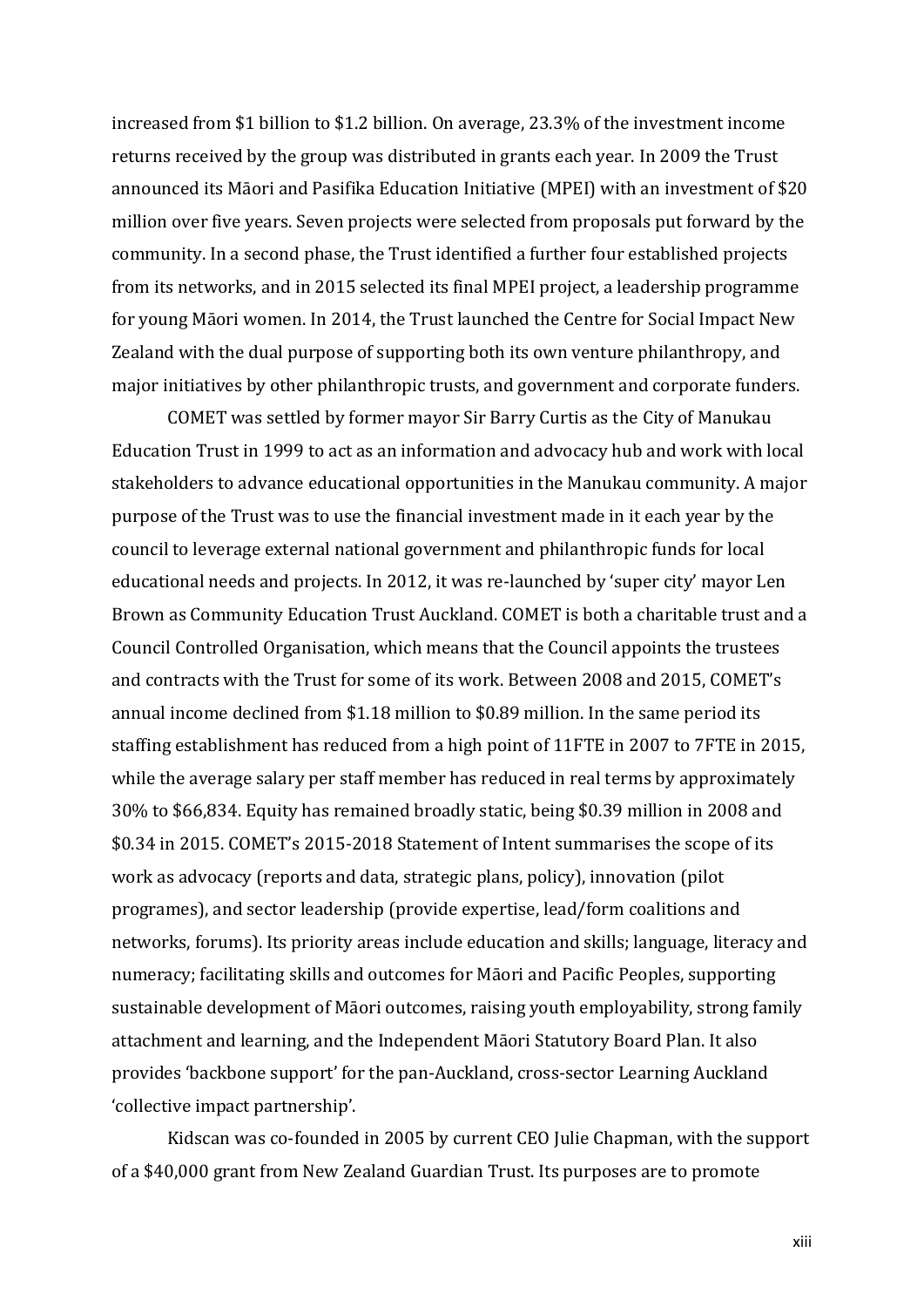education and the relief of child poverty nationally, to meet children's physical, nutritional and emotional needs by providing clothing, food and medical supplies, and to operate programmes, activities and events that support the charitable purposes. By 2014 Kidscan reported that it was operating in 447 schools in 14 regions and supporting 90,000 children. Kidscan distributes mainly goods through a series of named programmes such as Raincoats for Kids, Food for Kids, Health for Kids and a pilot head lice programme in partnership with Hawke's Bay District Health Board and the Ministry of Health. It describes its approach as 'fund, source and distribute'. In 2014, Kidscan acknowledged over 90 sponsors and supporters, and more than 25 trust and foundation partners including Meridian Energy, Trillian Trust Inc., McDonnell Dowell Creative Construction and the Ministry of Social Development. Kidscan's income in 2007 was \$0.98 million, it had a negative surplus and nil equity, and employed 7FTE staff. In 2015, its income was \$12.5 million, its surplus \$0.86 million and its equity \$4.5 million, while it employed 58 full- and part-time staff who earned an average of \$43,760 each. In 2015 Kidscan's sources of income in excess of \$1 million were in-kind gifts and donated goods (\$5.2 million), campaigns (\$2.36 million), trusts and gaming trusts (\$1.5 million), government grants (\$1.4 million), and donations (\$1.15 million).

In 2016, there is a diversity of private sector policy actors who participate in New Zealand state schooling. Policy actors may be individuals, groups or organisations. They may be either entrepreneurial or philanthropic in orientation, or a mixture of the two, and act according to a complex mixture of public good, not-for-profit and for-profit motivations. Some work largely or exclusively in the area of schooling products and services, while for others schooling is one among several areas of activity. The increased presence of these policy entrepreneurs and advocates in the managed state schooling marketplace appears to have been actively encouraged and facilitated by National-led governments since 2008.

Government public sector rhetoric and policy texts now commonly refer to partial subsidies on behalf of taxpayers, PPPs and social investment approaches. These create opportunities and expectations for business and the third sector, including charities, iwi, rūnanga and UMAs, to share the responsibilities of delivering government services, along with greater user pays by households and families. This constitutes a considerable challenge for proponents of the state schooling sector, which by law is both compulsory and free. Those who oppose the privatisation of state schooling on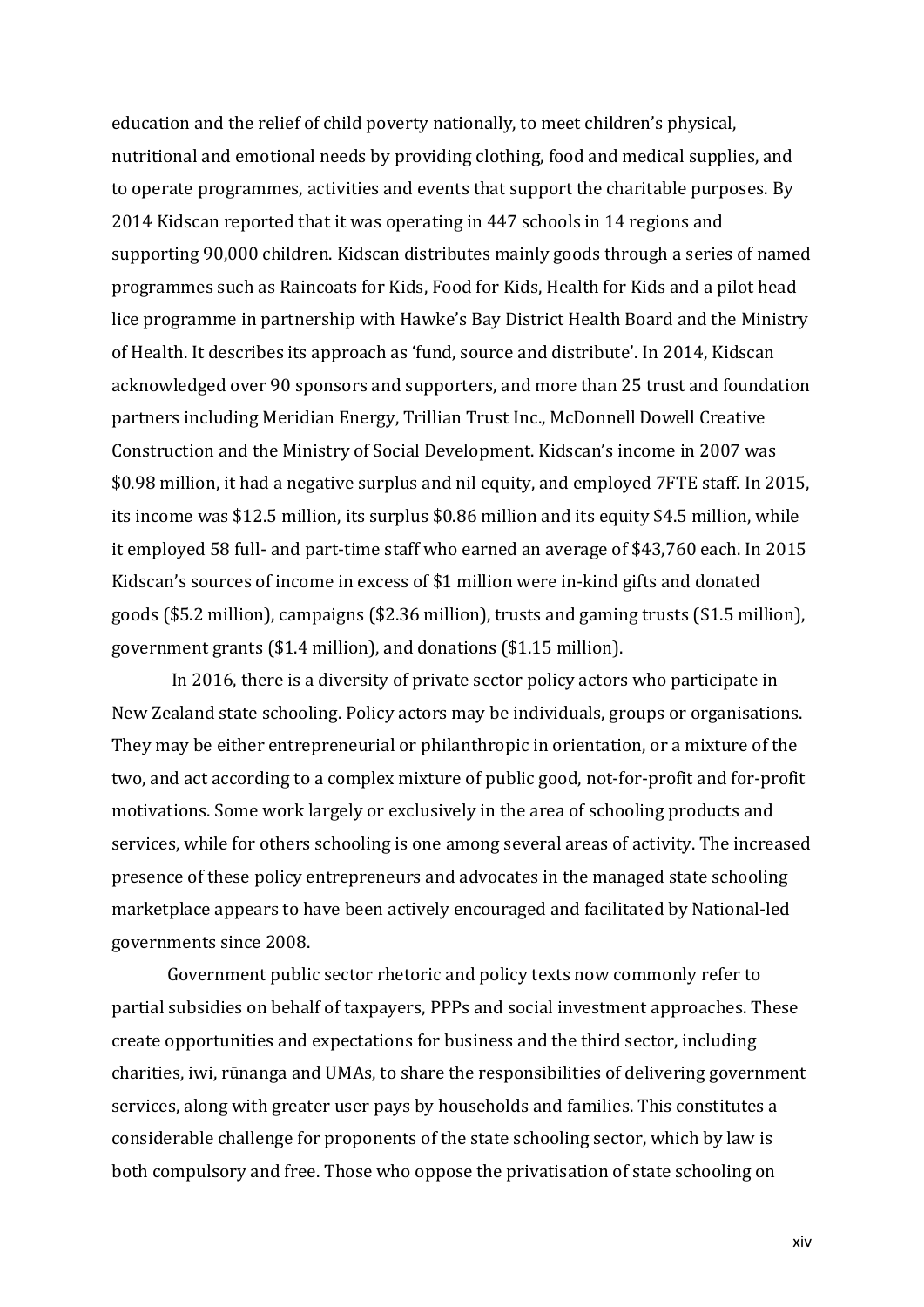principle, on the grounds that it is a public good and thereby a foundational element of government's social contract with civil society, face something of a dilemma because the current administration is apparently adamant that it will not increase overall government funding to state schooling in real terms. The gradual withdrawal of government enables private sector participation and with participation come expectations of decision-making and property rights. These may range from a return on commercial or social investment in product and services provision, to a role in determining policy for mutual benefit.

The prospect of greater private sector participation in creating policy and deciding policy settings raises fundamental questions about public versus private benefit in the delivery of state schooling. In the case of the five charitable trusts used as cases in this report, the amount and quality of information on their personnel, activities and finances are both limited and inconsistent. In both their for-profit and not-for-profit forms, charities claim to be contributing to the public good but there is insufficient standard information for disinterested observers to establish whether and to what extent claimed public benefits outweigh private benefits to individuals, whether charitable distributions are a reasonable proportion of annual income over time, and whether any harm is being done to existing state schooling services and the public sector as a result of greater private sector participation.

Gradual withdrawal of government from the funding and provision of state schooling, while at the same time increasing its control over the standards and accountabilities of system performance, radically changes the logics and dynamics of the public education system. It places proportionately greater emphasis on private sector networking and contracts and proportionately less on social democratic, participatory approaches to decisions around public policy development and services delivery. These newer state schooling relations of PPP, contracting out, venture philanthropy and charity need to be understood in much greater depth in terms of the political strategies and tactics being pursued by private sector actors, the degrees of influence they have over politicians and officials, and the material effects their activities have on children, teachers, schools and local communities.

Government has an unambiguous legislative responsibility to ensure that all children receive free compulsory schooling yet the current administration appears to have unilaterally set practical limits or qualifications on this responsibility: by way of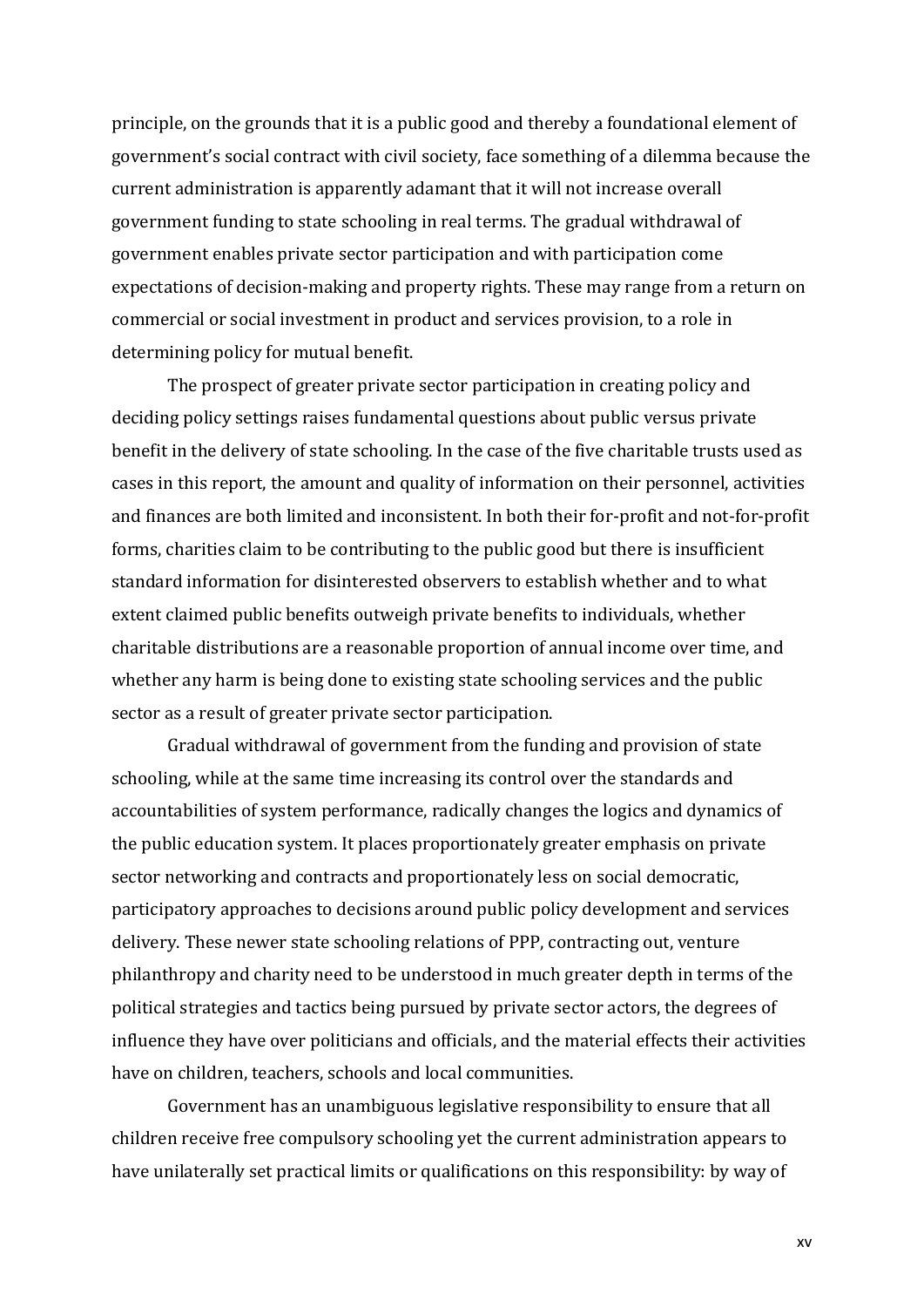partial subsidies, user pays, guaranteed return on investment for private sector actors, and an expectation that major innovation in state schooling will be funded philanthropically. Arguably, each of these is to a greater or lesser extent inimical with the social contract that government has with communities, families and children.

It is likely that the entry of private sector actors who bring a variety of financial, knowledge, cultural and social capital resources to an over-stretched state schooling system creates tangible benefits by ensuring the presence of educational interventions, products and services that would not otherwise be made available by central government though Vote Education appropriations. This may reasonably be asserted to be the case with organisations like Foundation North, COMET and Kidscan. Their scopes of activity demonstrate, respectively, the need to: (i) fund proof of concept innovation in schooling which can then be scaled-up across the state system as a whole; (ii) increase the community brokerage role played by local government, in order to create more seamless education pathways for children between the home and school, and between the school and workplace; and (iii) to simply put more money into the state schooling system to address children's basic needs so that they do not act as perfectly avoidable barriers to learning.

It may possibly be more difficult to assert that organisations like Pearson, Cognition Education Limited, and CORE Education Limited provide interventions, products and services that would not otherwise be available. It could be claimed that in comparison with the three philanthropic actors above, EMOs, whether for-profit or notfor-profit, take more money out of the state schooling system than they return in terms of contracted-out services and genuine charitable grants. No doubt central government would argue that with their lower overheads and closely specified service contracts, smaller and more nimble private sector charities offer better value-for-money state schooling support than larger public sector organisations. However, that too needs to be the subject of debate and analysis.

This report has provided a preliminary sketch map to identify some of the emergent strategies, tactics, dispositions and behaviours of the range of private sector policy entrepreneurs and advocates who are active in New Zealand state schooling today. It raises important questions about the potential benefits and harms of increased private sector participation. It also provides a starting point for a necessary public debate about the purpose, nature and forms of free, compulsory state schooling and